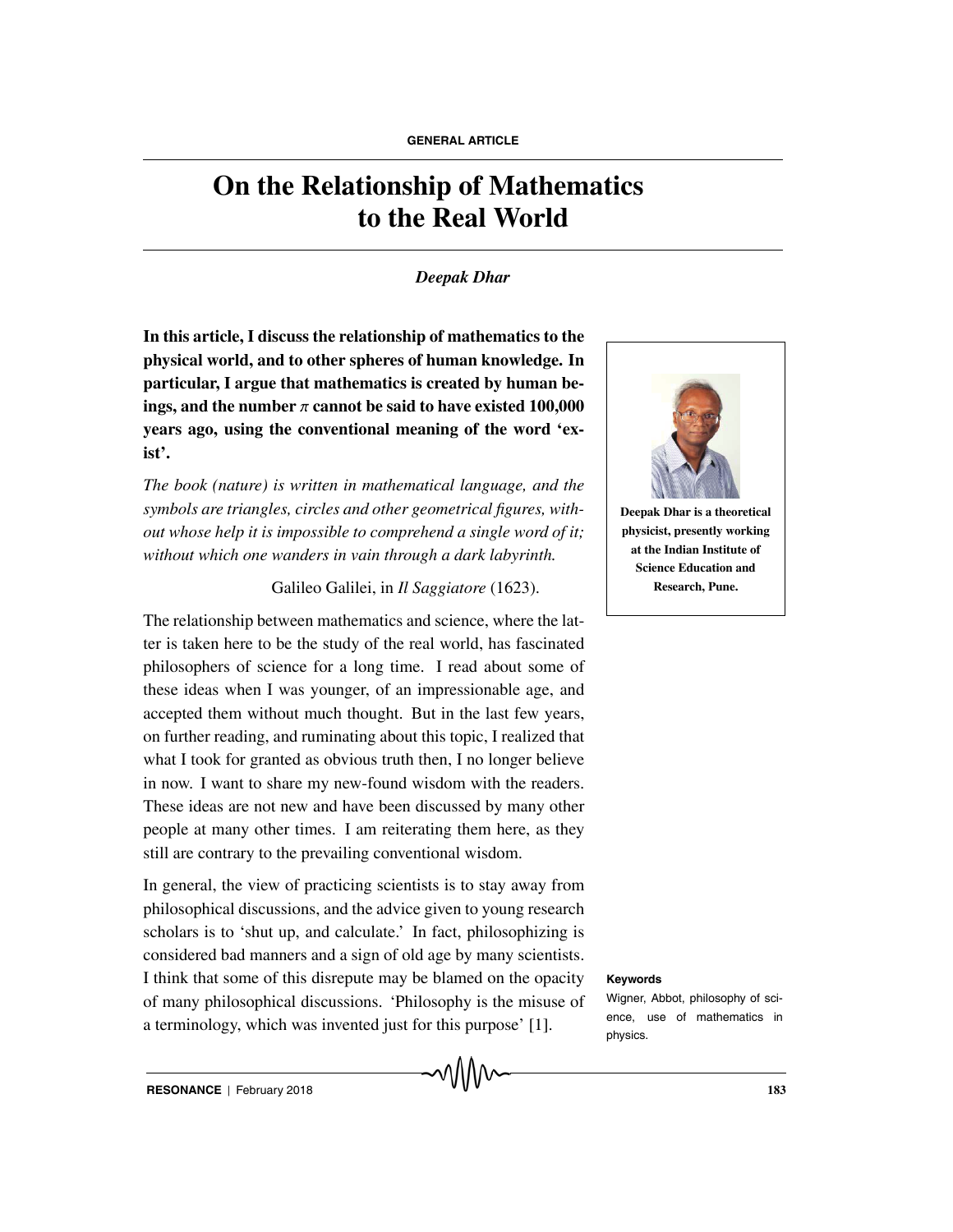About 'shut up and calculate', many people would agree that the so-called philosophical questions are the more important ones. This article is aimed at the younger readers. I do not think one should discourage the young people from thinking about philosophical questions, just because there are no clear and unambiguous answers, or because this does not lead to a publication. Also, philosophical discussions need not be incomprehensible. I will try to keep the arguments here transparent. A discussion of philosophical issues amongst young people stimulates ideas, promote critical thinking, and may even clear misconceptions. This is my hope.

Just one more point. Often, readers of philosophical arguments have some prior beliefs, and if the writer says something they already believe in, they go "Right. Right. Right." If, on the other hand, it does not, they immediately dismiss the writer as wrong, without making any attempt to re-examine their own beliefs in the light of the arguments given. I hope that you will not do this.

### **1. The Everyman's View of Mathematics**

The popular sentiment about mathematics is either of unadulterated hate or of awe and supreme reverence. The latter is captured in the idea that God is a mathematician, (or takes orders from a mathematician). One may find similar views expressed in wellknown sayings that describe mathematics as 'the crest of a peacock' [2], or the 'queen of sciences' [3].

The first quote is from the *Vedangas*, and this suggests that this is the inherited wisdom of our sages, and was a generally accepted view at that time. However, one may ask how many people in an-Only a few people, in cient or medieval India, at any given time, could be called mathematicians, in the sense that they at least knew about Aryabhatta's or Bhaskara's work, not just their names, and could explain it to others, even if they did not write any books on mathematics themselves? Would it be of the order of 5, or 50, or 500? Most educated estimates about this number from experts tend to be nearer to 5, than to 50. Hence, it seems to me that, in spite of the quote,

ancient or medieval India, living at any given point of time, could reasonably be called mathematicians.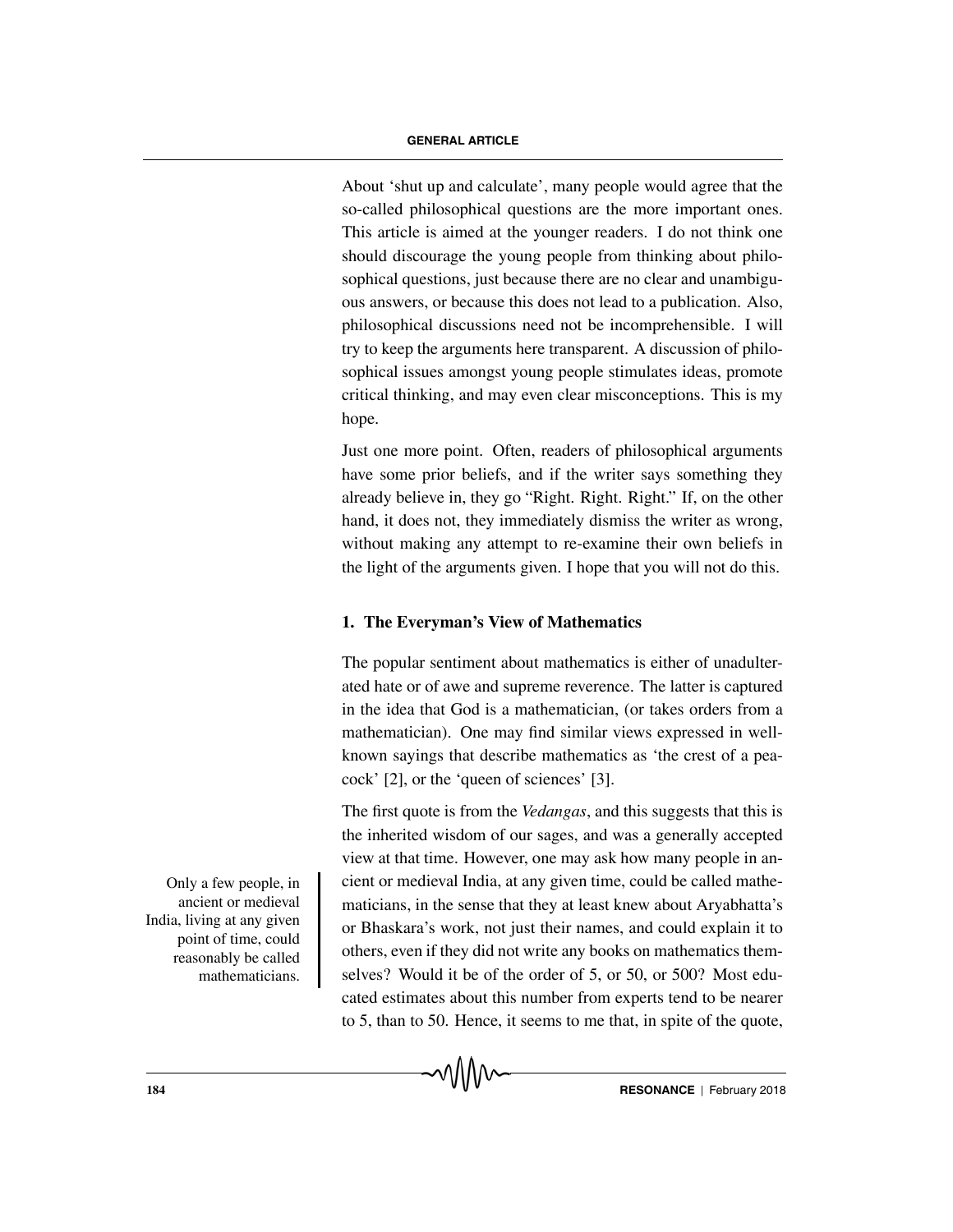and in spite of the well-known achievements of Indian mathemat-<br>
Gauss considered ics of very high order, mathematics has not been held in such a high regard, in practice, in the Indian philosophical tradition. The second quote, from Gauss, presumably conveys truthfully what he believed, but cannot be considered unbiased. We would like to take a harder, less starry-eyed look at the relation of mathematics to other spheres of human knowledge.

To be specific, let us start with the question, "Did the number  $\pi$  Did the number  $\pi$  exist exist 100, 000 years ago?" I suspect that a good fraction of readers is thinking "Yes. Obviously!" What I will like to argue below is that the answer is not so obvious, if you think about it a bit.

Of course, the answer depends on what we mean by 'exist'. Clearly, the number  $\pi$  is not a physical object, like a table, or the planet Jupiter, and it does not exist in the same sense that a table exists. A material object has mass, and occupies an identifiable region of space and time. A number like  $\pi$  is a concept and can exist only as such.

For example, one may speak of 'eight-headed zebras'. Such animals do not exist in the real world anywhere. But, just by putting these words together, I create these objects as a 'mental category'. It starts existing in the world of ideas. One can then deduce several properties of such objects. How many eyes does an eightheaded zebra have? The answer is sixteen, as each head has two eyes.

What is true for eight-headed zebras, is equally true for the perfect circles of Euclidean geometry. There are no perfect circles to be found anywhere in the real universe, but one can prove theorems about perfect circles from the definition, as is done in high-school geometry text-books.

In 1960, Wigner wrote a very influential article titled 'The Unreasonable Effectiveness of Mathematics in Natural Sciences' [4]. This has led to a lot of discussion amongst philosophers of science. The points made by Wigner have been elaborated upon, analyzed, and critically discussed by many others. In particular, building on the earlier discussion of Hamming, Derek Abbott, a mathematics to be the 'queen of sciences'.

100, 000 years ago?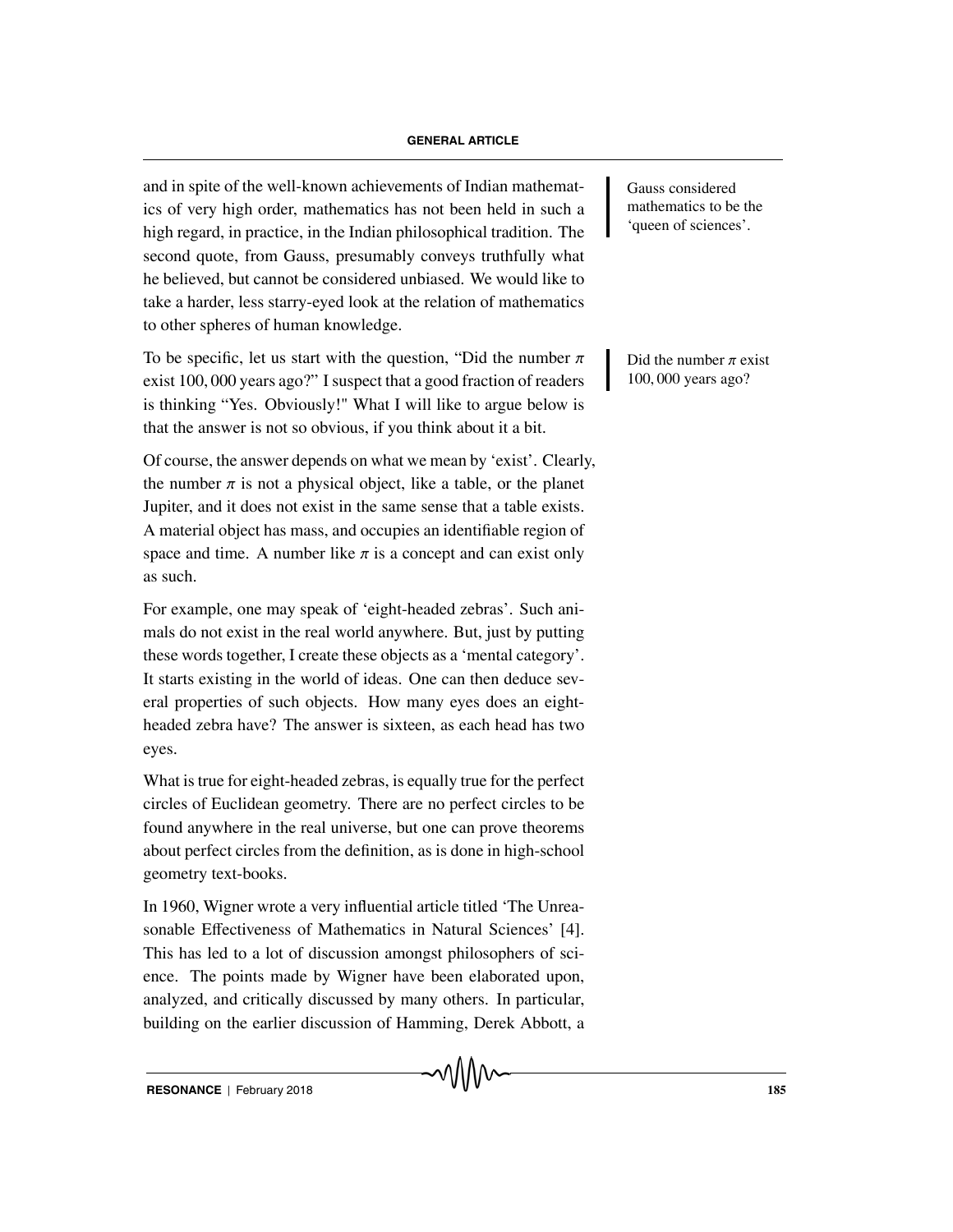#### **GENERAL ARTICLE**



**Eugene Wigner Derek Abbott**



professor of electrical engineering at the University of Adelaide, Australia wrote a counter-point titled 'The Reasonable Ineffectiveness of Mathematics' in 2013 [5]. I found his arguments rather persuasive, and they led me to change my position. By this article, I am trying to spread the good word.

#### **2. The Wigner Argument**

Let me start by summarizing the Wigner argument. Wigner starts his article with a story about two friends, who were classmates at high school, and then meet again after many years, and are discussing what they do. One of them has become a statistician and shows a reprint of his latest paper on population trends. The friend asks what is a normal distribution, and this is explained in terms of the distribution of heights of men in a city. He asks about the symbol  $\pi$  in the equation, and on being told that it is the ratio of the circumference of a circle to its diameter, he is unconvinced, and thinks the friend is putting him on, as "surely the population has nothing to do with the circumference of the circle".

mathematical concepts find uses in unexpected places, and provide an unreasonably good description of physical phenomena.

Wigner argued that Wigner comments that the reaction of the classmate only betrayed common sense. He uses this example to build his main thesis that "mathematical concepts turn up in entirely unexpected places. Moreover, they often permit an unexpectedly close and accurate description of the phenomena."

> He then goes on to explain the terms 'mathematics' and 'physics'. It seems necessary to briefly discuss this here also, even at the risk of sounding pedantic, and turning off some readers. The point is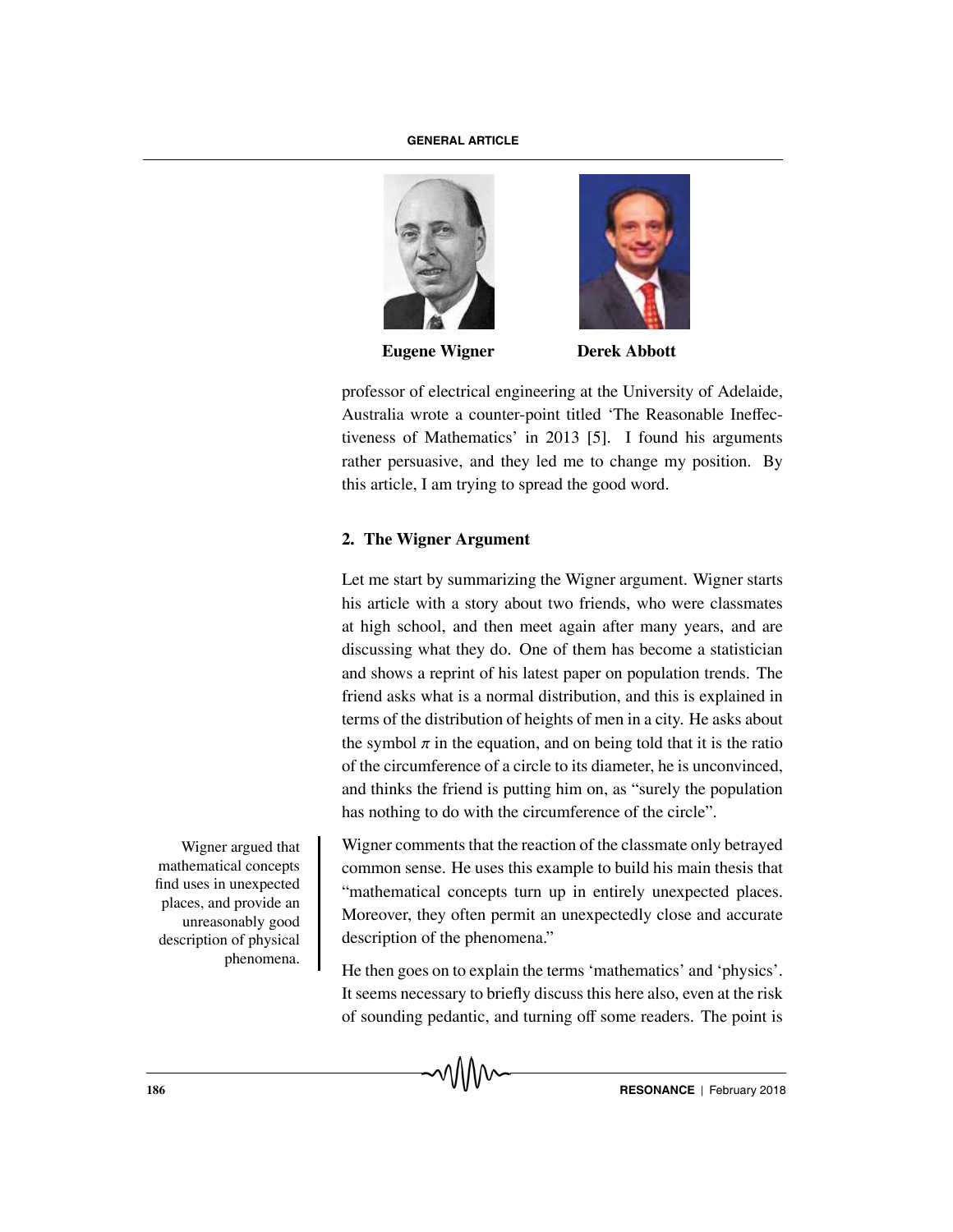that there is no agreement about what these words mean, and in The meaning of the word addition, the meaning has evolved with time.

For example, Georg Ohm, of the Ohm's law fame, in his paper dealing with currents induced in wires by applying potential differences wrote that he believed that investigations would "secure inconvertibly to mathematics the possession of a new field of physics, from which it had hitherto been totally excluded .."[7]. This was written only about 200 years ago. But, the sentence seems rather strange to a modern reader. Ohm's law is clearly a law of physics. Since when did it become a part of mathematics? Clearly, Ohm's use of the word 'mathematics' does not conform to its present meaning. Some clarity about what we are calling 'mathematics' here is necessary. I guess that Ohm used it in the same sense as some students do, when they say that the equation:  $s = \frac{1}{2}gt^2$  is mathematics, but the equivalent statement "for falling bodies, acceleration is constant" is not. This (wrongly) identifies mathematics with the use of a mathematical equation to describe the relationship between numerical measures of physical quantities.

Wigner's description of mathematics is somewhat obscure: "... I would say that mathematics is the science of skillful operations with concepts and rules, invented just for this purpose." Examples of mathematical concepts he gives are complex numbers, algebras, and linear operators. He notes that these concepts are additional ingredients to the mathematical structure. "A mathematician could formulate only a handful of interesting theorems without defining concepts beyond those contained in the axioms..".

About the 'sciences', he notes that, in general, the world around us is unpredictable, but "in spite of its baffling complexity, certain regularities can be observed". These are 'the laws of nature', for example, the Kepler's laws of planetary motion. He says that it is a miracle, and not 'natural', that 'laws of nature' exist, and are the same everywhere. Even more miraculous is the fact that man is able to discover these laws. The study of these laws is what Wigner calls 'Science'.

'mathematics' has evolved in time, and needs clarification, as it may mean different things to different people.

For Wigner, science is the study of regularities observed in the natural world.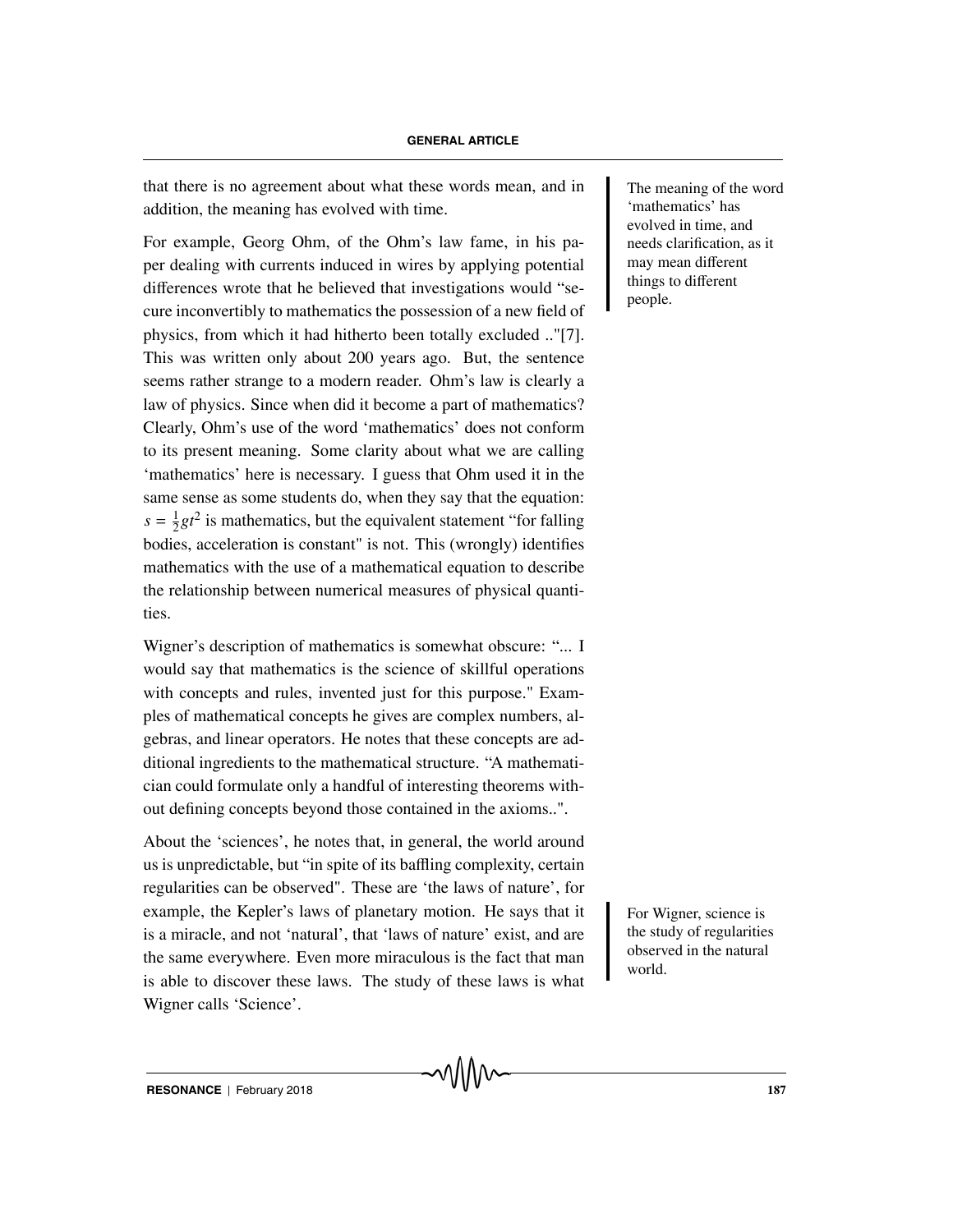He cites Galileo's remark given in the beginning of this article, and notes, "A physicist uses some mathematical concepts for the formulation of laws of nature, and only a small fraction of mathematical concepts is used in Physics. Mathematical formulation of the physicist's often crude experience leads in an uncanny number of cases to an amazingly accurate description of a large class of phenomena".

He cites as examples the calculation of ground state energy of helium, and Lamb shift calculation of quantum electrodynamics and concludes with "the miracle of appropriateness of mathematics for the formulation of laws of physics is a wonderful gift that we neither understand, nor deserve. We should be grateful for it, and hope that it will remain valid in future."

### **3. The Abbott Counterpoint**

I now try to summarize the arguments of Abbott. Abbott starts by noting the two basically different philosophical positions that he calls Platonist, and non-Platonist.

Plato discussed the imperfectness of our sensory perceptions, and compared them to the world seen by some hypothetical cavemen, who have never been outside the cave, and can only perceive the world outside from the shadows they cast on the walls of the cave. Thus, they only see shadows of birds and not the real birds. From this example, he argued that there is a world outside, independent of our sensory perceptions, and this is the actual world, and what we perceive by our senses are only shadows. Following this line of thought, mathematical forms, like natural numbers are a part of this ideal world outside, and they have their own existence, independent of our perception.

A natural extension of this viewpoint is the idea that numbers like 7, and  $\pi$  were there even when mankind was not there. Note that I chose the time in the question to be 100,000 years. It is much smaller than the age of the big bang, or the age of the Earth (about 4 billion years). By that time, most of the dinosaurs were long extinct, but humans were not clearly distinguishable from other

Plato argued that or sensory perceptions are limited, and imperfect, and may not reflect the true nature of things. For example, the birds actually exist, and are three dimensional, and this fact is independent of the existence of, or the limitations of the observers.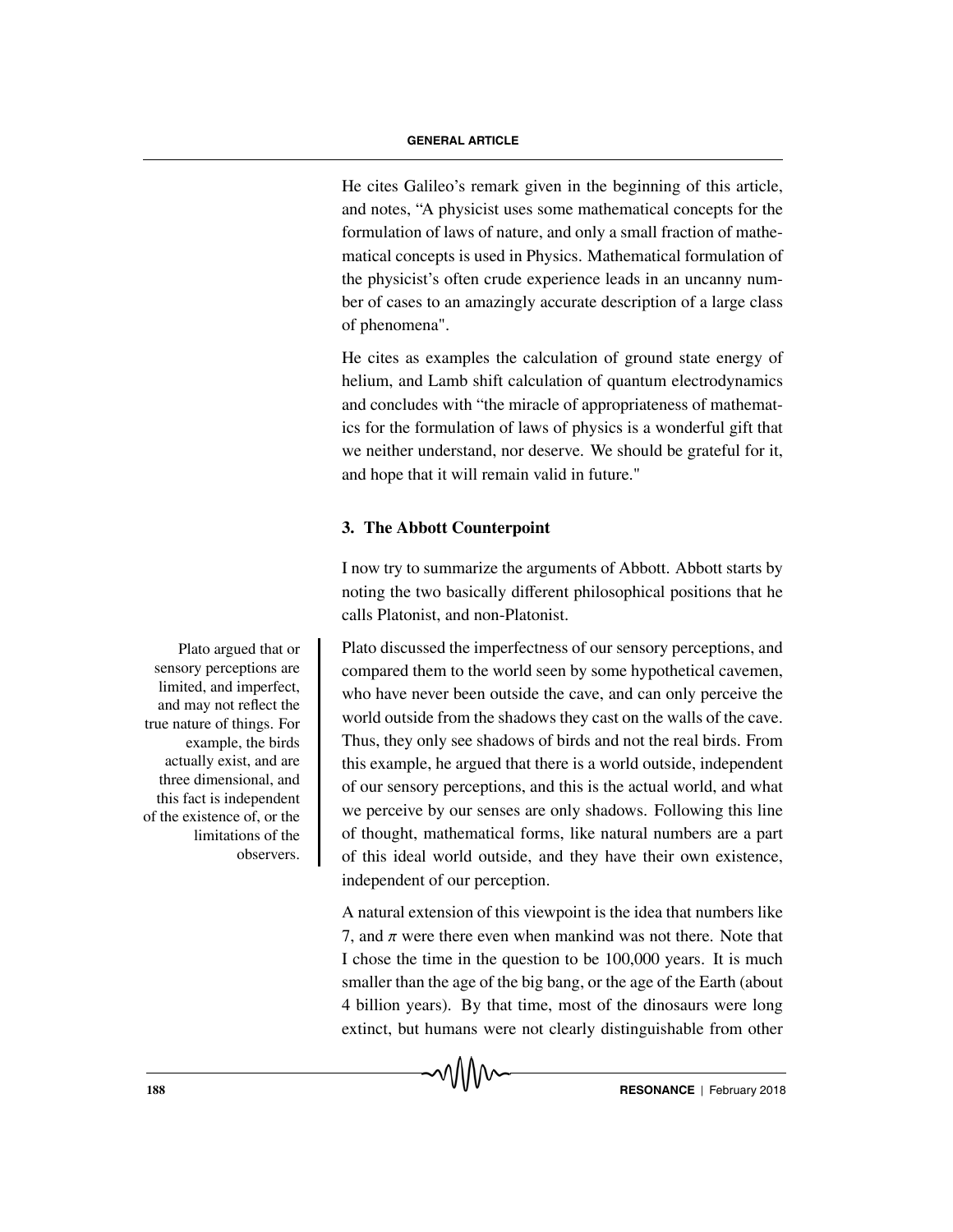apes.

The opposing position is that our mathematics is very much a result of human cultural evolution. And, further, mathematical forms are made by people as we go along, tailoring them to describe reality. For a non-Platonist, there is no perfect circle, anywhere in the universe, and  $\pi$  is merely a useful mental construct.

Abbott says that in his experience, about 80% of mathematicians are Platonist, while engineers typically tend to be non-Platonists. Physicist, he says, are often 'closet-non-Platonists': in public, they side with the Platonist position, but are unsure of it, in their hearts.

Regarding the unreasonable effectiveness, Abbott's view is that mathematics is not very successful in most real-world problems, and the apparent effectiveness is a result of focussing only on the cases where it works. Mathematics is much less successful in describing biological systems, and even less in describing economic and social systems. We have cherry-picked a few successful cases, out of a large number of much less fortunate ones. Mathematics can appear to have an illusion of success if we are preselecting the subset of problems for which we have found a way to apply mathematics.

About the Kepler problem, discussed by Wigner, he says that it is a self-selected example, and relies on our fascination with squared numbers. Actual orbits are elliptical only to finite accuracy, and, in any case, the Newtonian theory is only an approximation to general relativity. While the elliptical orbit is a very good approximate description, this is not an example of Mathematics miraculously letting us arrive at the true nature of things.

The non-Platonist position is that mathematics is a product of human imagination. All our physical laws are based on some simplifications/ idealizations/approximations, and hence are imperfect. Mathematics is a human invention for describing patterns and regularities. It follows that mathematics is a useful tool for describing the regularities we see in the universe.

Mathematics is a result of human cultural evolution, and the mathematical descriptions we use, may be unreasonably effective, but are still only approximations.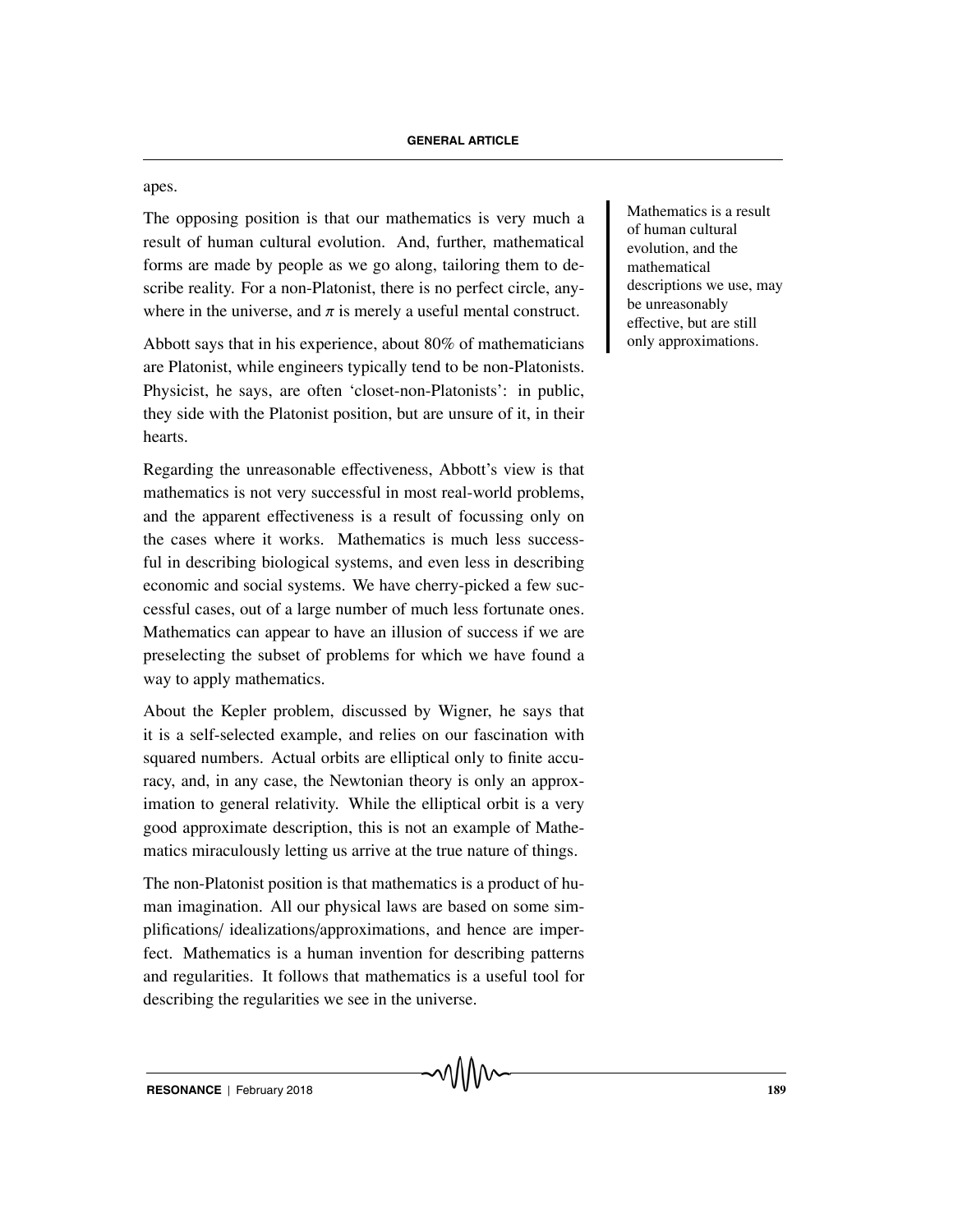#### **4. My Own Position**

If mathematics is independent of human existence, we can try to see what role mathematics played in the world, when humans were not there, as seen by other animals, say worms, frogs, birds, or even dogs, and monkeys. This is the reason for the choice of 100,000 years as the time in the question. In the case of bacteria or worms, it is hard to see what role mathematics has in their world. Birds have bigger brains, and form bonds with mates. Some bird-species are known to show disturbed behavior if some eggs are removed from their nest, which is evidence that they can distinguish between two or three eggs in the nest, and thus can count up to three or four. It is hard to imagine mathematics playing any more significant role than this in the mental or worldly life of birds.

In discussing the role of mathematics in the world of other animals, it seems useful to distinguish between different levels of mathematics.

The zeroth level, that I will call pre-mathematics, is the innate sense of numbers and shapes, that we share with other animals. This is the result of evolution. It helps animals move about in their environment, catch prey, or evade predators. It is clearly very effective in this. I think it is fair to say that mathematics used by other mammals like dogs, and horses, even monkeys does not go substantially beyond this level.

The first level will be the math that is expected to be known to students passing out of primary school. It consists of some familiarity with simple operations with integers, or fractional numbers, how to add them, or multiply, etc., not much more.

The second level, which I will call high-school level mathematics, involves the use of symbols, the notion of proof, and abstractions like  $\sqrt{2}$ . This is the kind of math we teach children in high school, and this is all the math that even humans knew, even as late as a few thousand years ago. This is necessary for commerce and engineering. In buying and selling, we (mostly) need to know only

If mathematical truths are independent of the existence of humans, we could ask for role of mathematics in the world of other animals.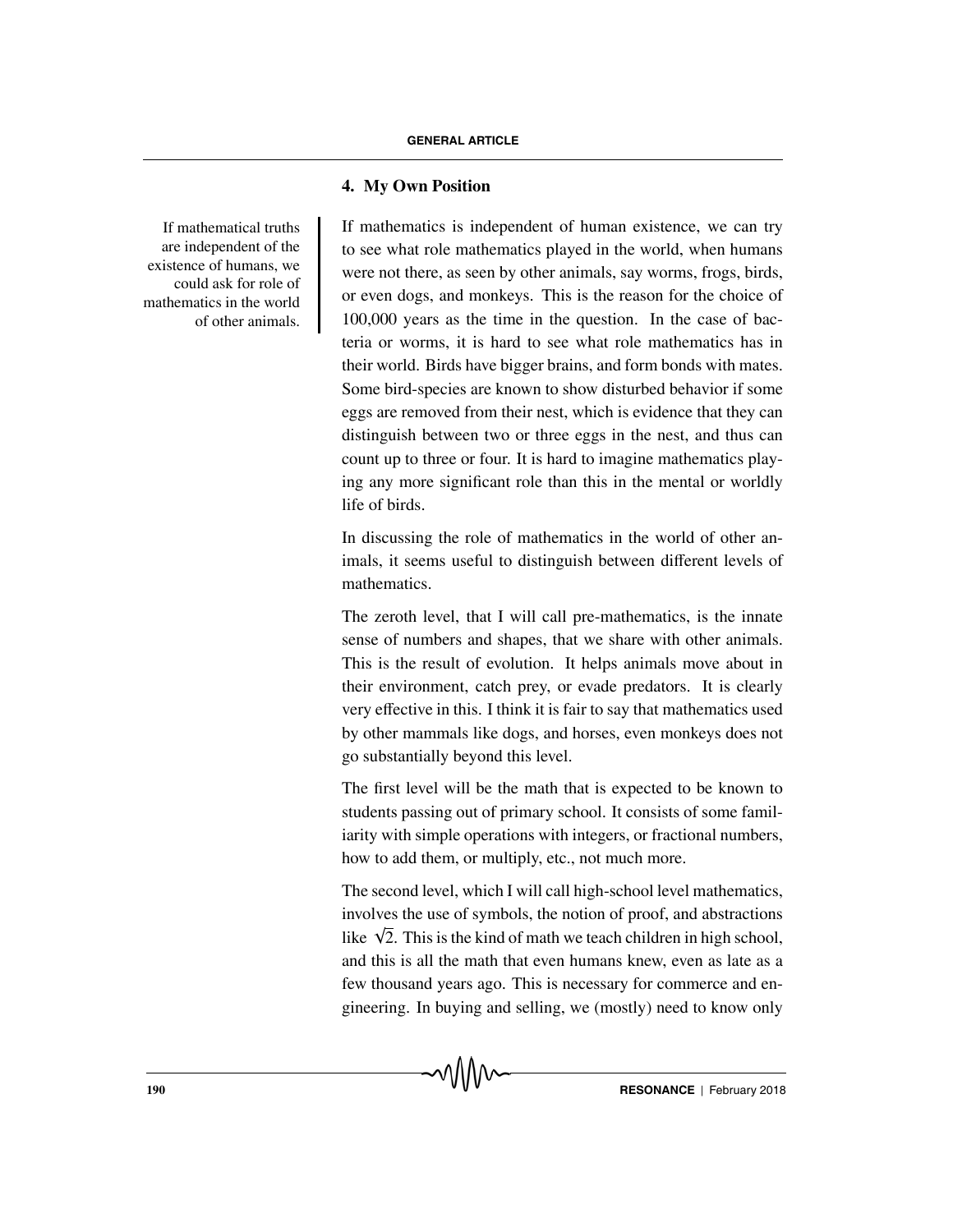the addition and multiplication of numbers. To make buildings that do not fall down, we need to use concepts from geometry, and strengths of materials, used in setting up buildings, can be expressed in simple power-law relations between load and size, etc. This uses level-2 math. This is also very effective, and perhaps it is not surprising, or 'unreasonable' that this is so.

The third level, which I will call higher mathematics, is what is not covered in the first two levels. Clearly, there are no sharp boundaries between these levels. For example, I chose not to include calculus in level-2 but could have.

A biologist will note that there is no credible evidence of behaviour in non-human animals showing that they have the mental capability of dealing with any level-1 mathematics. So, I am not sure of what mathematics we could be talking about in a world without humans [8]. If that sounds too anthropo-centric, let me add that this is not a question of humans versus non-humans. Even amongst humans, mathematical ability is not very uniformly distributed. At a conservative estimate, about half of the population of high-school students, in all countries, have serious difficulty with level-2 math. I should add that this does not seem to seriously affect their ability to enjoy life or contribute to the society.

Being able to detect patterns, approximate, and idealize is a capability that we, as a species, have learned through evolution. This capability is rather basic, and an example is the well-known visual illusion known as the Kanisza triangle (see *Figure* 1). It is clearly useful to be able to make sense out of the noisy and incomplete sensory data that we get. This ability presumably also exists in other animals. Clearly, it helps in survival if you can detect a predator, partly hidden in the grass. Seeing ellipses in planetary orbits is an example of the same idealization/ approxima- Being able to detect tion/filtering process. However, it would not be correct to equate this ability with 'mathematics'. It seems to me that 'unreasonable effectiveness' that Wigner is talking about is mainly about mathematics of the third level. In areas like biology, psychology, and even geology, mathematics is not particularly useful. So, let

patterns, approximate, and idealize is a capability that we, as a species, have learned through evolution.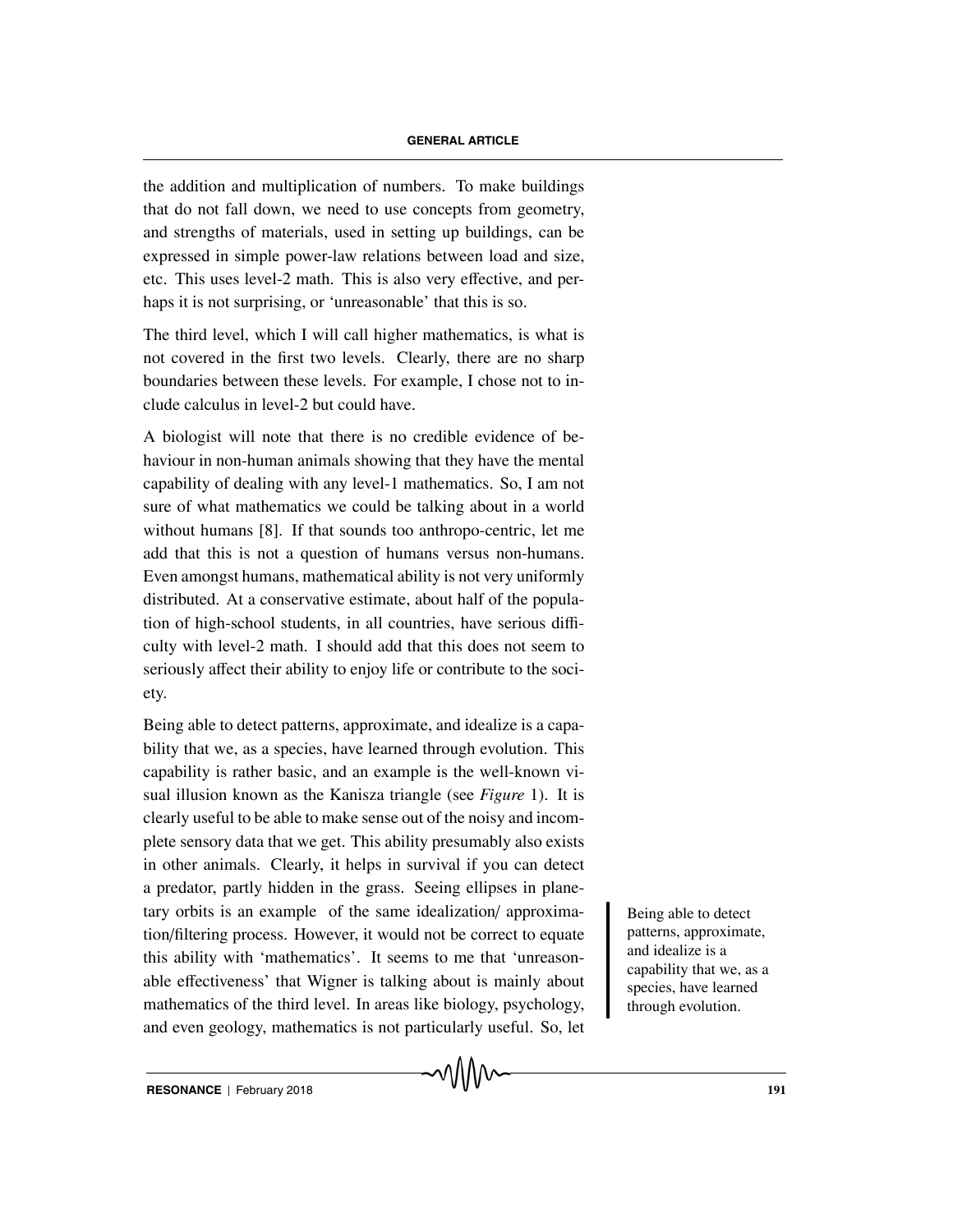**Figure 1.** The Kanisza triangle. We tend to see a well-formed inverted triangle, which is actually not there. Taken from https://explorepsychology. wordpress.com/2011/11/25/ illusions/



us agree that he is mainly thinking about physics, even when he speaks of the 'sciences'. Even in physics, in areas where one would expect math to be effective, like predicting the motion of a cricket ball, you do not have to be a Tendulkar, or Kohli, to realize that, in the real play, it is not. I find fully convincing Abbott's argument that the 'effectiveness' of mathematics is a result of making the scope of regime of application very limited, only to questions where it is effective. Then mathematics is effective, but expectedly!

To come back to the equation  $s = \frac{1}{2}gt^2$  discussed earlier, one important implicit assumption in this equation is that distance moved may be represented as a real number. One may ask if the 15th place in the decimal representation of distance moved expressed in cms, exists, in any real sense, for a macroscopic body falling in air. Note that we are not talking of Planck length scales  $(10^{-35}$  meters, where quantum gravity effects studied in string theory come into play), but this is still about  $10^{-5}$  of the size of an atom. A bit of thought will show that actually, even the concept of center-of-mass is not well-defined at this level of precision. All the atoms in the ball jiggle, due to thermal motion, with amplitudes of order 10−<sup>8</sup> cm. Also, some molecules would be getting rubbed off, as the ball moves through the air, and I am not sure if their position should be included in the calculation of the center-of-mass. This again underlines the point that we simplify, idealize the actual problem, and describe the height of the falling ball by a single real number, and only then the simplified problem becomes tractable using some mathematical tools.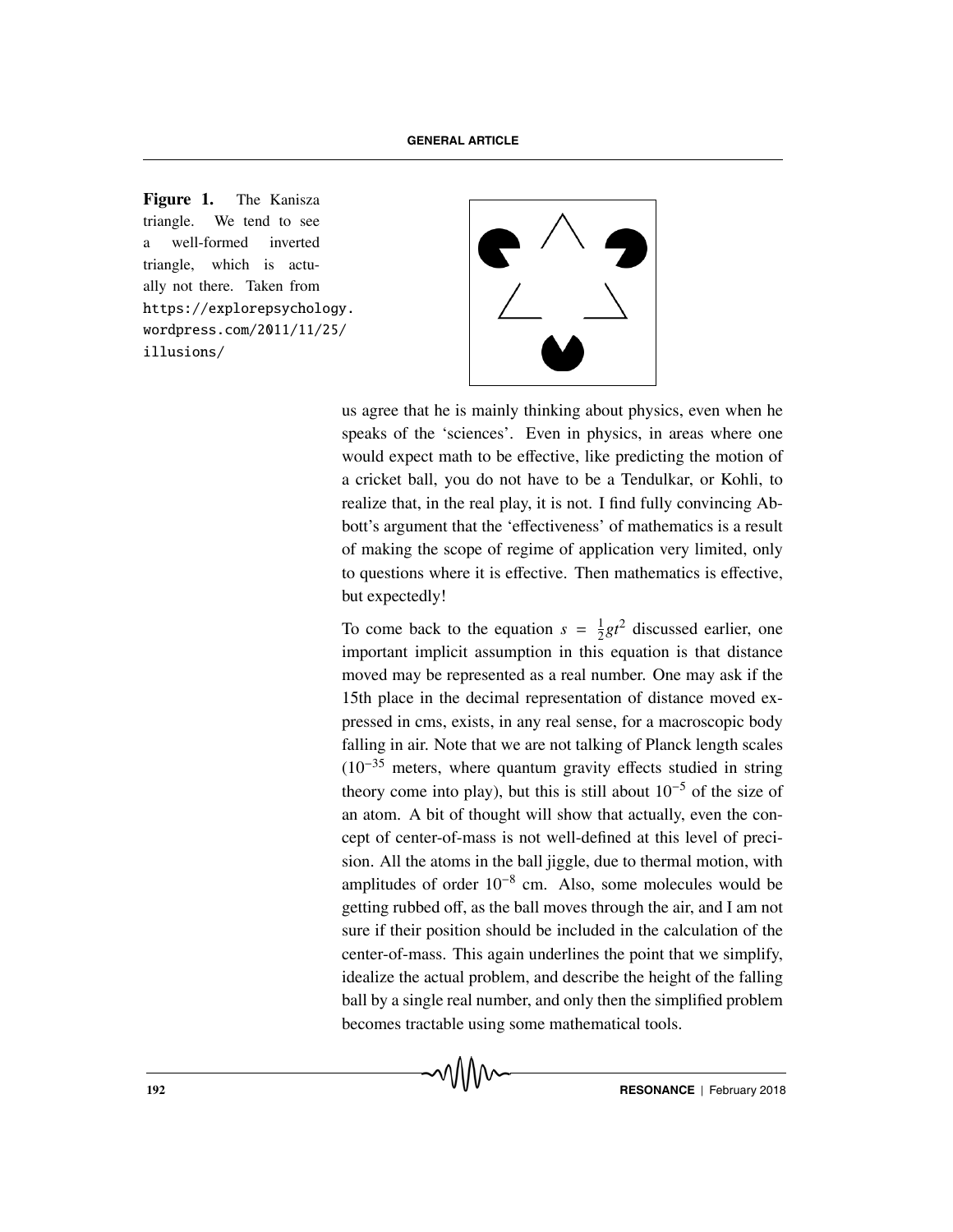That mathematics deals only with a small set of possible scientific questions was well-appreciated by Wigner. He wrote, in the same article:

*All the laws of nature are conditional statements that permit prediction of some future events ...(like position of the planets) on the basis of some aspects of the present state... As regards the present state of the world, such as the existence of the planet earth on which we live, and on which Galileo's experiments were performed, the existence of the sun, and all our surroundings, the laws of nature are entirely silent.*

On the meaning of 'existence' in the Platonic world: our conviction that a given table 'exists' arises out our experience of seeing it, and feeling it by touch, etc. These direct sensory experiences may nowadays be augmented by more sensitive instruments like microscopes, X-ray cameras, chemical sensors, or particle-<br>We may be willing to colliders, if needed. It is the world of real objects like tables and rivers, and Higgs bosons, that science deals with. Plato has used a very misleading analogy and assigns cavemen's guess of what the shadows might be a higher level of existence than to the shadows themselves. We may even be willing to assign a higher status to the idea of a table, than to the table itself. But does that make the former more real?

## assign a higher status to the idea of a table, than to the table itself. But does that make the former more real?

#### **5. Concluding Remarks**

A discussion of the relationship between mathematics and physics, is not complete without some mention of the interactions between mathematicians and physicists (in their professional capacities). Here, I will like to retell my favorite story, that I read first in an article by C N Yang (unfortunately I have been unable to track the original article). It concerns a physicist who is travelling across the USA, attending conferences, and giving lectures at different places. He arrives in a small university town, checks into a hotel and is walking up and down unfamiliar streets, with a bag of laundry, looking for a place where he can wash them. After a long walk, finally, he finds a shop with a signboard 'Laundry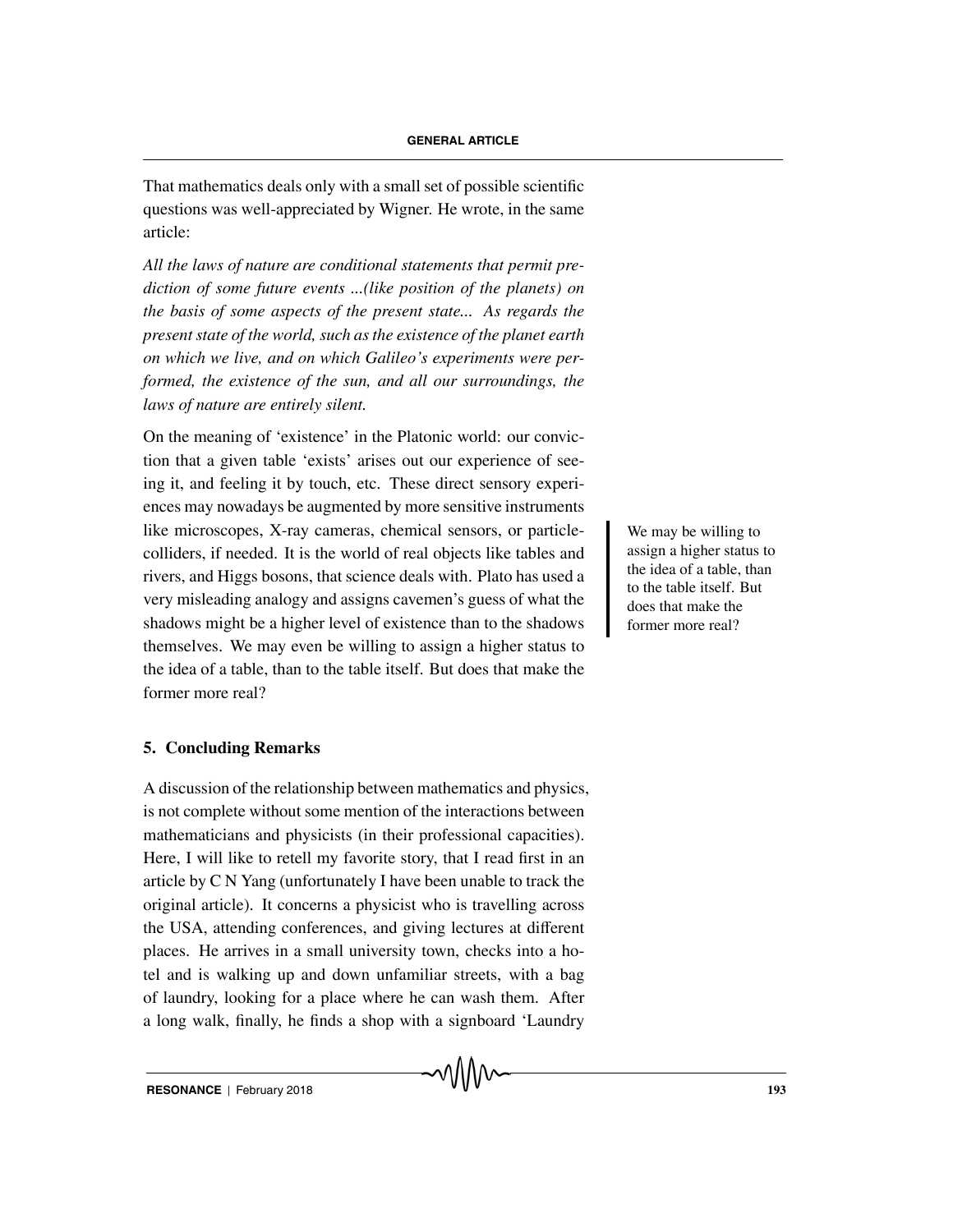done here'. He is much relieved, enters the shop, and puts his big bag of laundry on the counter. On the other side, is an orientallooking man. The man seems mildly annoyed, looks up at the physicist, and asks,"What you want?". The physicist is a bit angry. He says,"I want my laundry done." "No laundry here." The physicist objects, and points to the signboard, "But see, it says right here, that laundry is done here." The man behind the counter smiles,"Ah, that! We make signs."

I like the story because it captures the frustration of physicists in trying to get a mathematician to help them in their work. Quite often, a mathematician would find the problem the physicist wants to address uninteresting. Of course, the reverse is also true. For example, a mathematician would worry about the existence and uniqueness of a solution, which a physicist is quite happy to take for granted. Certainly, in most cases, the driving force behind a mathematician's work is not its usefulness to science.

To return to the question we posed at the beginning of the article: "Did  $\pi$  exist 100,000 years ago?" I have tried to convince you that the answer has to be 'No'. A concept may be said to exist, after the first time someone thought of it, but even before that? What is true about  $\pi$ , also holds for other more sophisticated mathematical constructs. All the mathematics we know is made by humans, and the same holds for mathematical concepts. For A concept is not like an a more detailed discussion of this broader thesis from different perspectives, I can recommend the collection of essays [9], available on the internet. I will end by quoting two sentences from the essay by S Wenmackers in the collection [10]:

> *The fact that our so-called laws can be expressed with the help of mathematics should be telling, since it is our (emphasis in original) science of patterns. When we open Galileo's proverbial book of nature, we find it is full of our own handwriting.*

#### **Suggested Reading**

**[1] W Dubislav,** *Die Philosophie der Mathematik in der Gegenwart* **(Berlin: Junker and Dunnhaupt Verlag, 1932), p.1, as quoted in [4].**

object like Jupiter, which we can believe existed, even before it was first observed. So mathematical constructs like  $\pi$  can be said to have come into existence only after they have been thought of the first time.